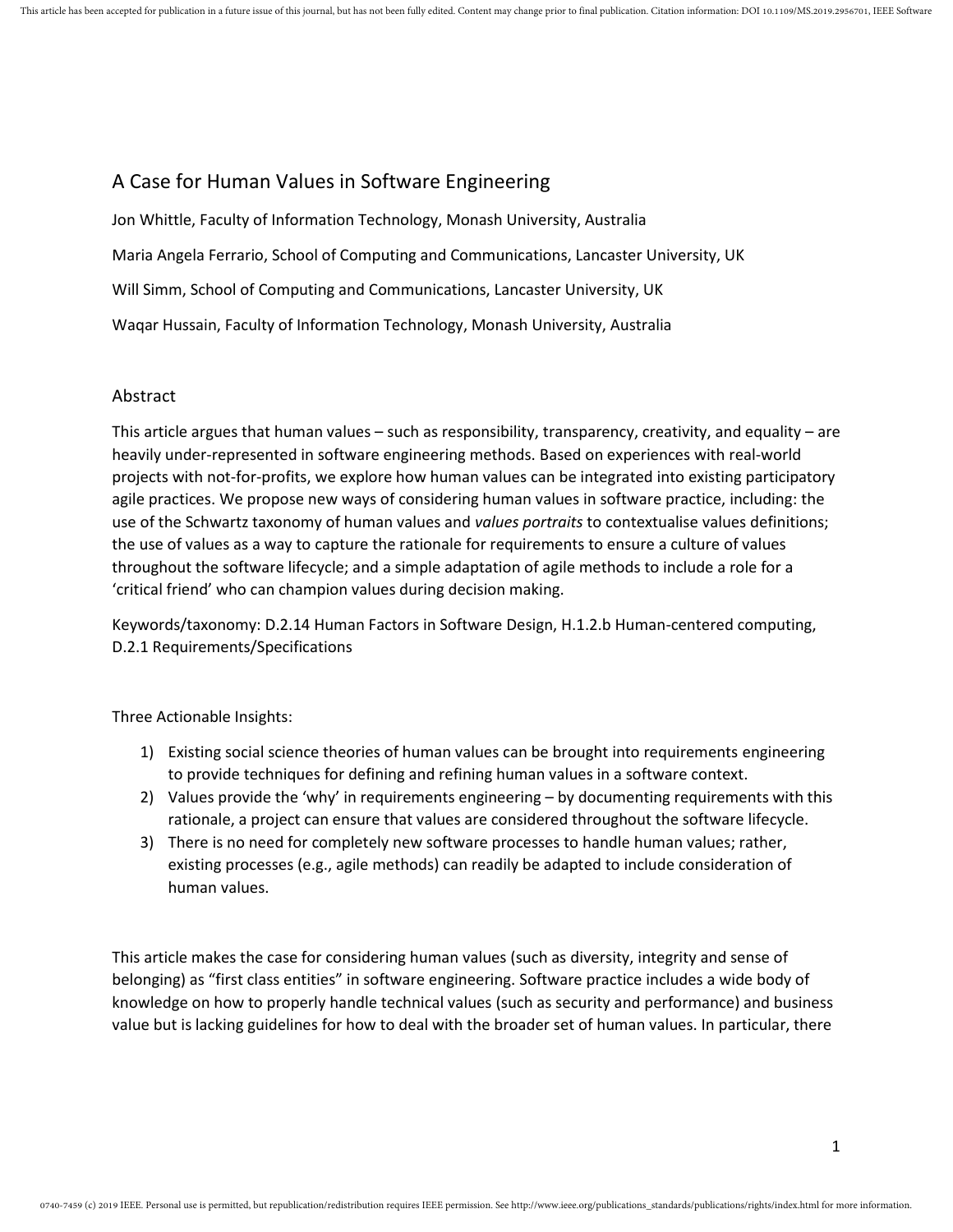are no systematic software engineering methods that detail how to define, refine, and monitor human values throughout the software development lifecycle.

Recent high profile cases have shown that ignoring human values can have devastating negative economic impact. In the Volkswagen emissions scandal [1], software was deliberately designed in contradiction to the company's corporate value of "responsible thinking", a decision that led to the resignation of the CEO, a 30% drop in VW's stock price and 25% drop in sales within a year. This is not, however, an isolated example. Galhotra et al. [2] cite many examples of 'biased' software systems, which act in a way different to the values intended by their designers: Amazon's software for determining which US zip codes to give free same day shipping, which turned out to be biased against minority neighbourhoods; and US Justice Department risk-assessment systems, which have been proven to unfairly flag black defendants as future criminals. Other examples have been called out by the media: for example, the supply and demand pricing system that unexpectedly led to price gouging on airline tickets for Hurricane Irma evacuees. The New York Times reported at the time, "There are no ethics valves built into the system that prevent an airline from overcharging during a hurricane." [3]

In short, whether deliberately or unintentionally, there are now countless examples where software has not been designed to respect human values.

This article raises awareness about the importance of human values in software engineering. Based on insights from a number of real-world projects in the not-for-profit sector – which took place over a three year period – we make initial suggestions as to how human values can be handled in a software development process.

# What are Human Values?

Human values have been studied extensively in social science, leading to several well-evidenced values theories. One of the most prominent is Schwartz's Theory of Universal Values (Figure 1). Based on surveys in 68 countries, Schwartz concluded that there are ten universal values, each subdivided into finer-grained values [4]. These values are universal in the sense that all countries and cultures recognize them as 'legitimate' values; however, an individual, organisation or society will hold a different subset of these values. Schwartz's model also makes no moral judgment. Thus, the value of 'wealth' is considered just as valid as the value of 'social justice'. Hence, there is a clear distinction between values and ethics: ethics are societally-agreed moral expectations, whereas values may be good or bad and have no moral connotation.

A related perspective on values is that of corporate values. Since the publication of the book, *Built to Last: Successful Habits of Visionary Companies* [5], which concluded that one key ingredient of success is a focus on corporate values, there has been a trend in the corporate world towards public expression of values. In a study by consultancy firm Maitland in 2015 [6], 83 of the FTSE100 companies articulate a clear set of corporate values. These values are typically social in nature and complement a corporation's need to drive profit margins.

Researchers in information systems and human-computer interaction have studied human values in design since the late 1980s. To date, however, the software engineering community has not leveraged this. Value-sensitive design [7] provides a suite of value-oriented techniques designed to elicit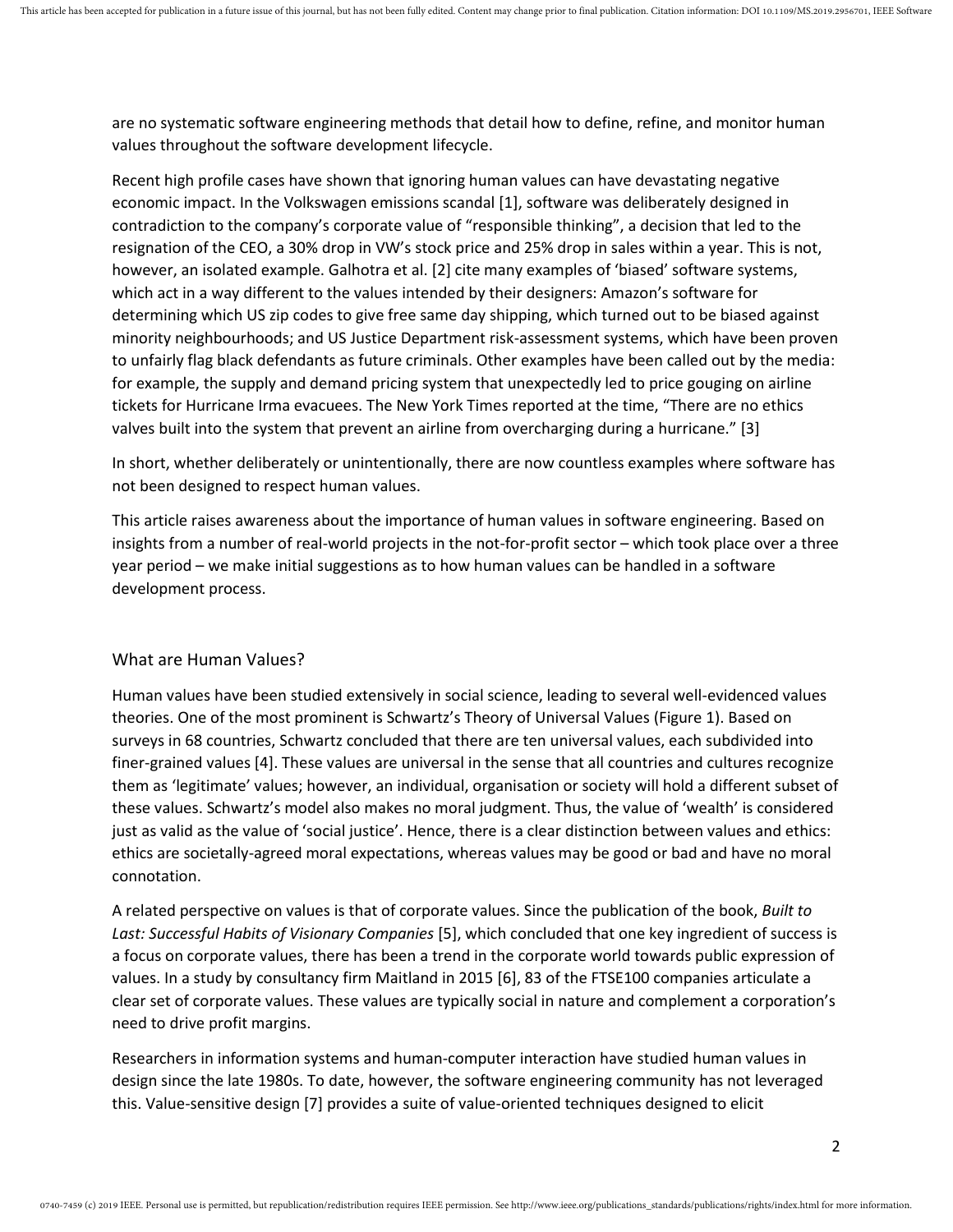stakeholder values, manage value conflicts, and influence high-level design decisions in software systems. These techniques are usually 'valuefied' versions of well-known methods: e.g., semi-structured interviews with stakeholders that focus on value elicitation, ethnographic methods viewed with a value lens, and focus groups used to discuss potential values concepts. Values in design [8] studies how social values are inherently embodied in technology and promotes a notion of 'engineering activism' whereby engineers are on the look out for designs that misalign with values and 'call them out'. Both valuesensitive design and values in design have a lot in common with participatory and co-design approaches to technology development, which emphasize a deep and thorough participation of users and other stakeholders in design decisions. These methods, however, come from a social science perspective and their application is therefore difficult or unclear in the technical world of software. Software engineering has a wide range of technical development methods (cf. design patterns, penetration testing, refactoring, software analytics); to date, the ideas and concepts from value-sensitive design and values in design have not been mapped down to the level of software techniques.

The word 'value' is unfortunately a rather overloaded term. Value-based software engineering [9] defines the notion of 'value' as largely economic. This is similar to the notion of value in some agile development methods, where the emphasis is on 'business value'.

#### Exploring Human Values in Practice

Our long term goal is to develop new software engineering practices that support practitioners in considering human values as part of software development. As a first step towards this goal, we undertook three real-world projects, each with customers from the not-for-profit sector. Two of these projects are referred to in this paper (Figure 2). In each case, we worked collaboratively with a team of developers, customers and other stakeholders to understand how values might be incorporated in the software development process.

Our research approach is exploratory – given that this problem has not been studied in depth before in a software engineering context, our intention was to experiment with adaptations of existing practices and generate insights that could be further validated at a later date.

Each project was chosen to be in a context where stakeholders had clear ideas about their values. In each project, a partnership was formed between researchers, software engineers and members of customer organisations and other stakeholders. Using a participatory agile development approach, each project developed an innovative software system in nine months that addressed a mutually identified social problem. The research team worked collaboratively with the organisations following participatory action research (PAR) principles.

For each project, we collected data on the development process and values intervention points, using a variety of methods, including semi-structured interviews, ethnographic observations, focus groups, codesign workshops, surveys and end-user trials.

#### Lessons Learned

Our initial studies suggested a number of ways in which human values can be incorporated into software development practice. These insights were derived from one or more of the methods applied, as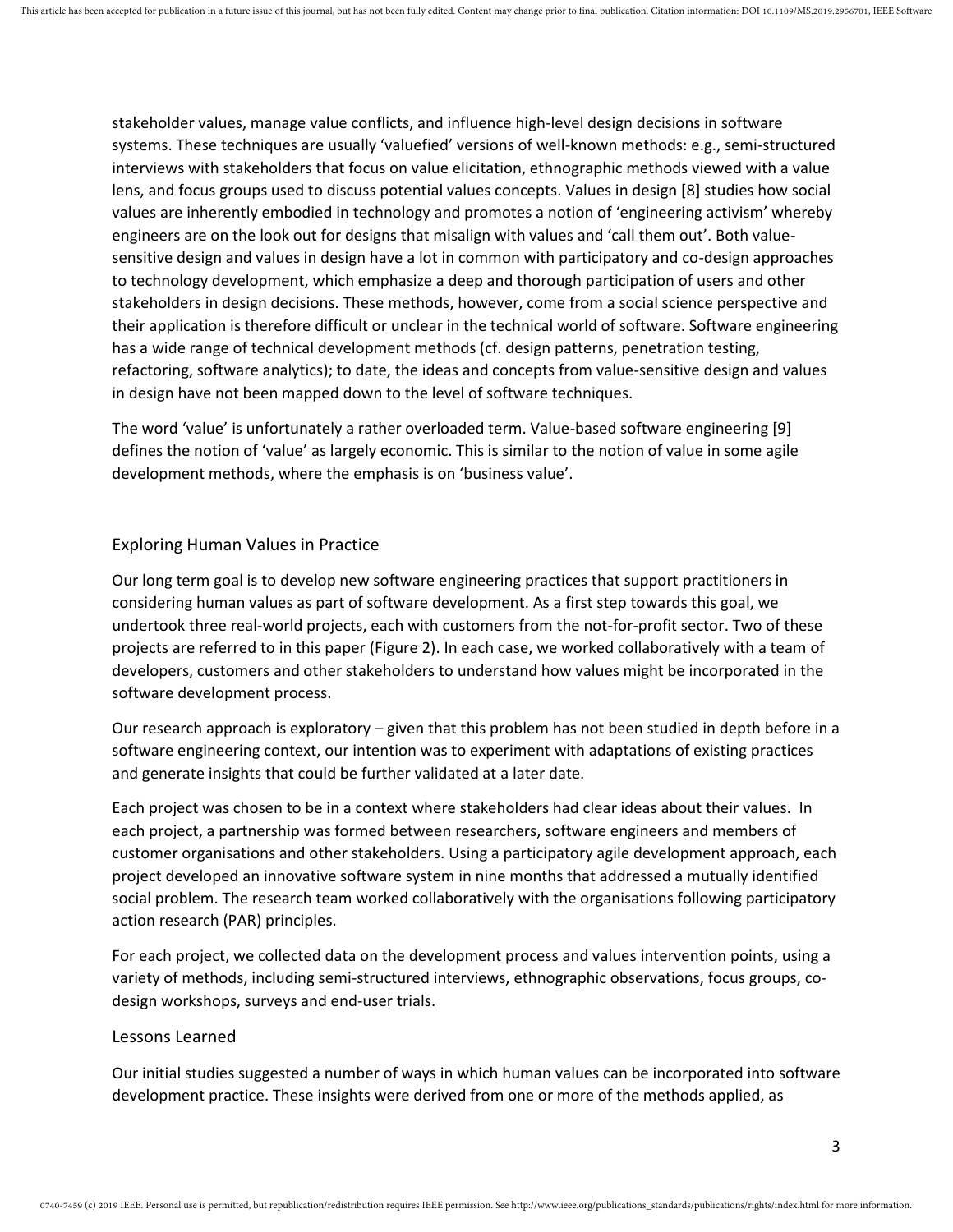described above, including analysis of the data collected using standard quantitative and qualitative methods. We elaborate on four key insights.

#### *Eliciting human values and making them more tangible*

One of the immediate challenges when considering human values is the abstract nature of values and, in particular, how to make these more tangible in software design. Software engineers need concrete definitions to work with. It is likely impossible – and not desirable – to provide a universal definition for each value as, by their nature, values are very contextual. Instead, therefore, the task is to provide guidance on how each project can operationalize values definitions.

Based on our experience with the projects, we found it effective to use the Schwartz model as a starting point and then define relevant values using a technique we invented called *values portraits.*

The Schwartz model provides a clear taxonomy of human values to consider in a project. One starting point for a project, therefore, is to use the Schwartz model as a means to trigger discussion among project stakeholders as to what are the project values.

Once a subset of Schwartz values has been agreed upon, the challenge is to make these values more tangible in the context of the current project. We created *values portraits* for this purpose – see Table 1 for an example. A values portrait captures more detailed requirements as to what values mean in the specific context of a project. Thus, the value of 'reputation' can be refined into 'will not embarrass me' which can, in turn, be refined into concrete design decisions. We used structured text for values portraits, but the same approach could be applied using more formal modelling techniques.

A simple process for coming up with values portraits (which can be carried out collaboratively in a workshop-style or individually) is:

- 1. Discuss the values from the Schwartz model to see which best represent the project stakeholders' values. Note that, at this point, the project team may decide to use slightly different words to talk about their values – using the terms from the Schwartz taxonomy is less important than using words which resonate with project stakeholders.
- 2. Refine the agreed values using values portraits.
- 3. Extract functional and/or non-functional requirements from these portraits to complement requirements elicited elsewhere.

Values portraits were developed during the projects and then iteratively applied and proved effective. (See sidebar, "The Clasp Project", for an example.)

#### *Documenting Values as the Rationale in Requirements*

One key issue that came up is that for a values-driven approach to be successful, the project values must be reiterated throughout the project team at every opportunity. This is to ensure that consideration of values becomes part of the project culture.

We observed that values can provide the rationale for requirements. One view of requirements is that functional requirements capture the 'what' of a software system, whereas non-functional requirements capture the 'how'. We discovered that values capture the 'why' and thus provide one way of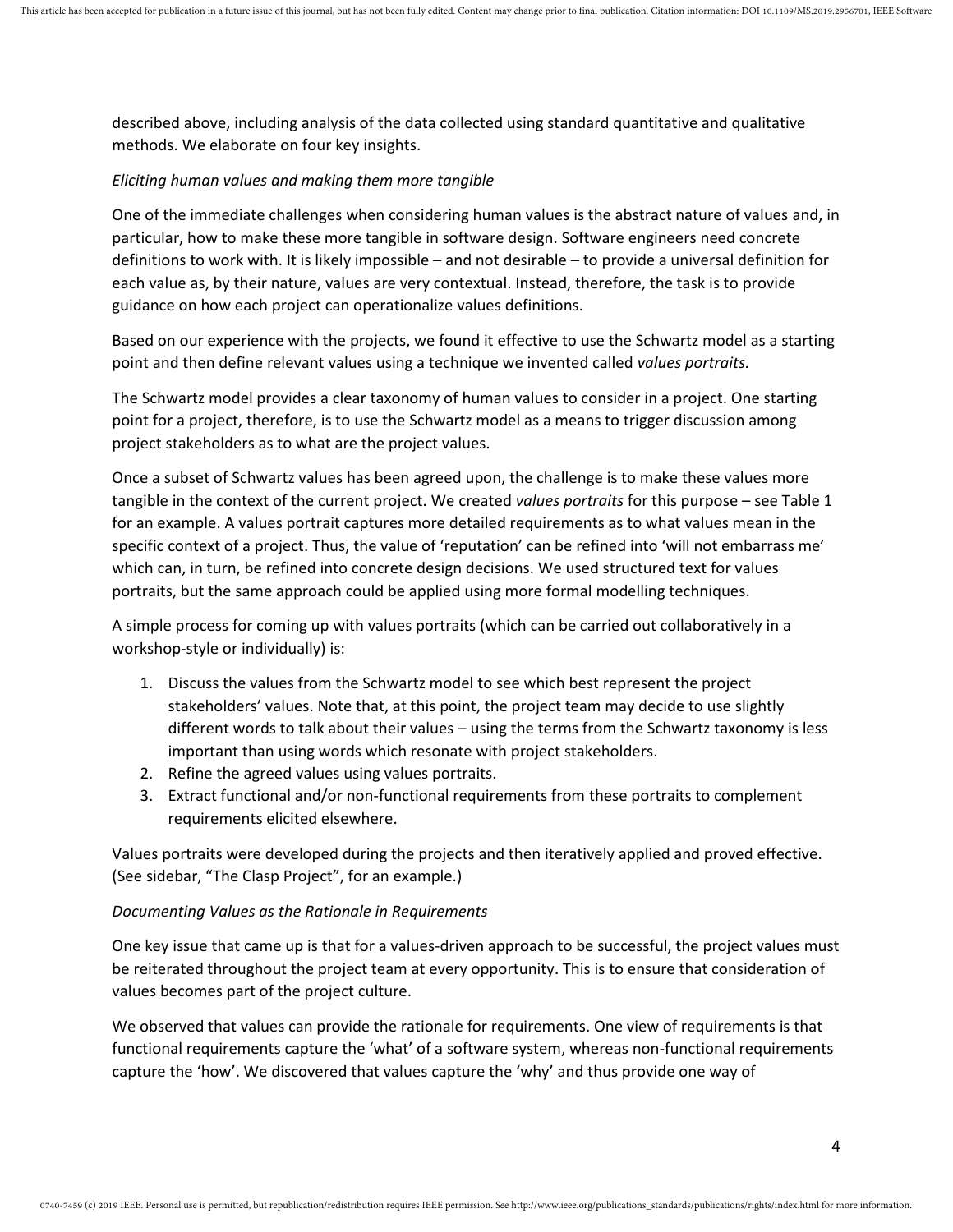augmenting traditional requirements with rationale as to how the requirements relate to broader human values.

This observation provides a way of documenting requirements and/or design decisions by providing values-based rationale where appropriate, which can help with reminding the team why certain decisions have been taken. (See sidebar, "The Clasp Project", for an example).

#### *Considering Values throughout a Participatory, Agile Process*

Once values have been documented within a project, they must be considered at all stages of the software development lifecycle. In our projects, we did not find the need for completely new development methods to support this. Rather, existing methods can readily be applied, but, crucially, they must be adapted.

We used a combination of participatory design and agile methods. Participatory design lends itself very well to considering values. Participatory design, however, often involves lengthy and heavy consultation with stakeholder groups as well as significant time spent co-designing solutions with participants. We found that typical participatory design methods are too slow for the fast-paced world of software, and, furthermore, that heavy levels of participation often do not lead to a better solution than a more lightweight approach [10]. In particular, some of the methods often used in participatory design, such as interviews and ethnography, can take a long time to produce results; we therefore adapted these methods to a 'quick and dirty' approach.

Similarly, agile methods lend themselves naturally to consideration of values: the inclusion of certain roles in an agile team (e.g., customer) provide natural points in which to insert values-driven thinking. Indeed, in some agile processes, certain team roles are intended to question and ensure that solutions are providing 'value'. However, 'value' in agile methods is solely concerned with economic value. One simple adaptation that we introduced was to assign a member of the agile team to the role of 'critical friend' to raise concerns about design decisions which may interfere with agreed values. This led to discussions around the appropriateness of design decisions and, in some cases, alternate decisions being taken.

# *Considering the whole, and values conflicts*

One major insight from our projects is that a values-driven approach cannot simply consider software in isolation but must take a holistic approach. That is, even with careful design, there can be unintended consequences from introducing a software system, which may impact negatively on the values a project aims to uphold. Moreover, it is not always possible to satisfy all values within a project: values often inherently conflict, sometimes in a way that cannot be reconciled. In such cases, we took an approach that, where a particular value could not be fully satisfied within the software project, we would look for ways outside the project to partially address the value. The take-away message here is that, unsurprisingly, software cannot and should not attempt to be the sole enforcer of values; rather values need to be considered in a holistic, systems-thinking framework. (See sidebar, "The Patchworks Project", for an example).

# Conclusion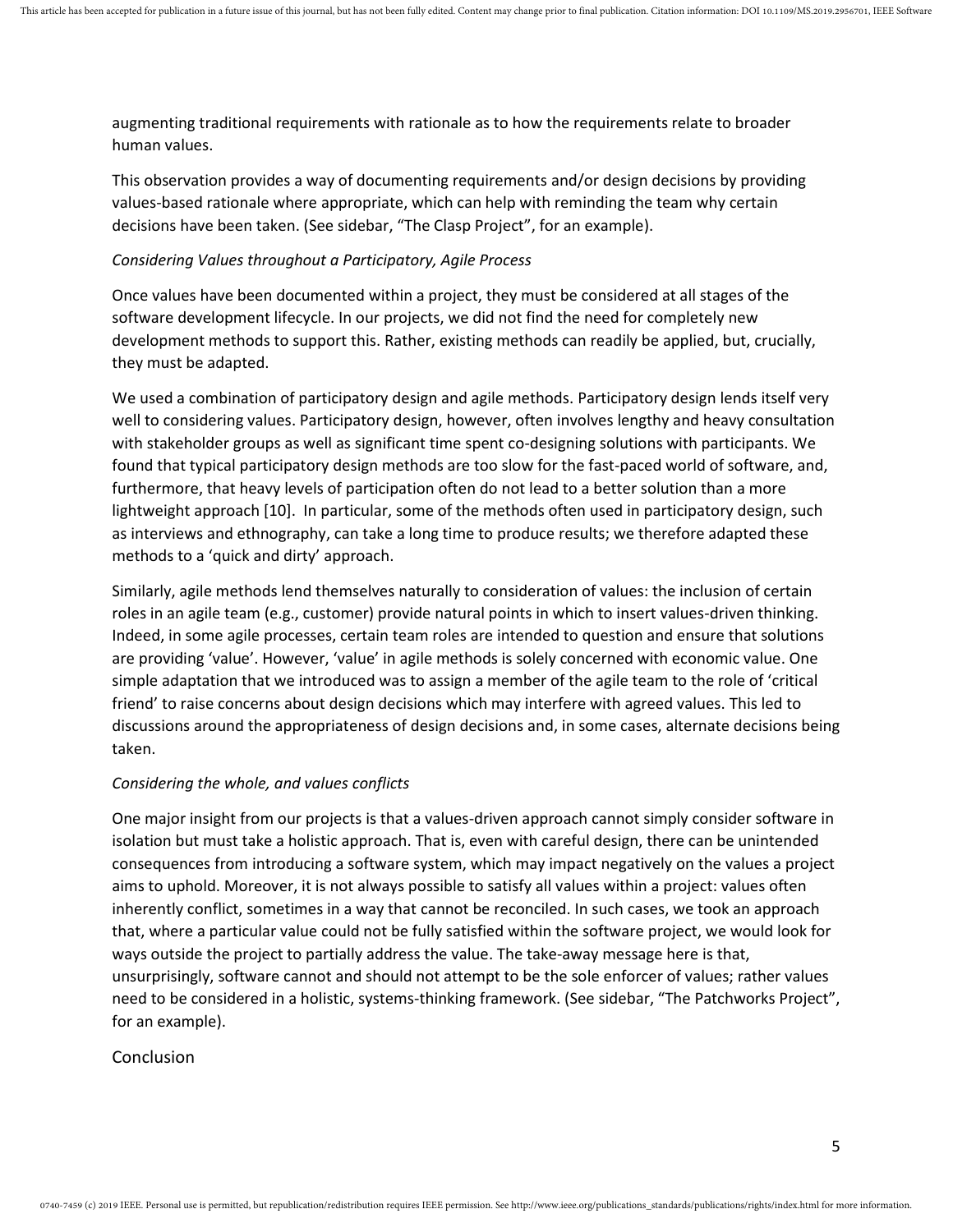We have argued in this article that human values should be considered as first-class citizens in software development. In the same way that quality concerns such as security and privacy have now become fully integrated in software development processes, so too should other human values such as transparency, respect, empowerment, and community responsibility. Indeed, the increasing prevalence of software in society means that now is an opportune time to consider human values in software.

In this article, we presented some early insights on how human values could be addressed in the notfor-profit sector. Further research is required to generalize these findings to other, more commercial industries. Our research group is also involved in efforts to integrate these insights into well accepted software methods such as agile development; hence, ongoing work is looking to formalize software processes for human values.

Like any software process, if values are to be handled properly, they must be considered in software specification, design and implementation, validation, and evolution. In essence, values-driven software engineering should include "valuefied" versions of well-known software engineering processes and techniques. Thus, for example, in requirements engineering, methods would allow business analysts to specify and refine a project's values, and, crucially, provide traceability to functional requirements. In software design, design patterns could be valuefied to make more explicit the potential impacts (positive and negative) on the project's values. Or there may be entirely new design patterns which capture best practice as to how certain values can be embedded in software. In implementation, developer tools could provide support to deal with values – this could be refactoring tools that check for breaking values, intelligent recommender systems that suggest the use of code fragments related to values in design patterns, or reverse engineering tools that would use automation to extract implicit values from code and make them explicit. In evolution, software engineering processes would be updated to allow developers to track values in software over time through (e.g.) new software metrics that give approximate measures of values. The challenge in all of this, of course, is the high level, abstract nature of values, but, as previously pointed out, if methods are provided to refine values into operational forms, technical software engineering solutions become viable.

Technical solutions for human values must go hand in hand with non-technical solutions. It may well be that new legal frameworks will emerge that will enforce a consideration of human values. And organisations will need to develop new structures for ensuring that staff are appropriately trained and supported in implementing human values. These socio-technical considerations should lead in turn to collaborative methods for dealing with values systematically: such as CERT-like repositories for documenting values breaches so future developers can avoid them, or values assurance cases, for organisations to provide evidence to regulatory authorities that they have properly considered human values.

In short, we believe that the next few decades will bring an increased awareness of human values in software development. As Grady Booch said in a 2015 keynote at the International Conference on Software Engineering, we must come to understand that "every line of code we write has a moral and ethical implication." Given the distinction between ethics and values, we prefer a different version of this statement – that "every line of code has a values implication" – but the sentiment is the same.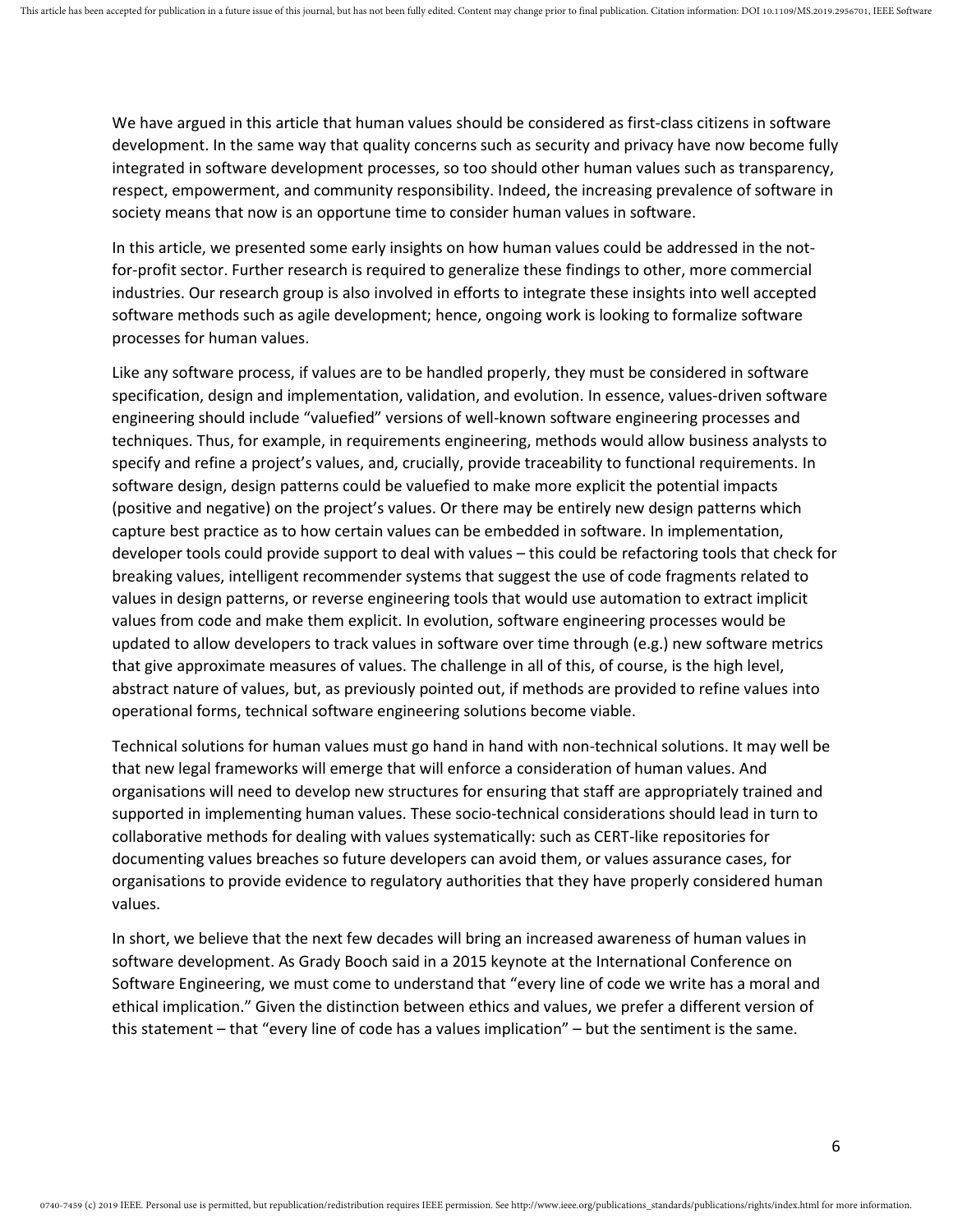

*Figure 1: Theoretical Model of Relationships between Values in the Schwartz Theory of Basic Values (adapted from [11]). Boxed are the ten universal values, subdivided into finer-grained values. Values closer to each other are complementary; those further apart are in conflict.*



 $(a)$ 

*Figure 2: (a) Patchworks, a collaboratively designed information system for the homeless (http://vimeo.com/43110132); (b) Clasp [12], an anxiety tracking device for autistic adults (https://www.youtube.com/watch?v=WjvLZrEYE7M).*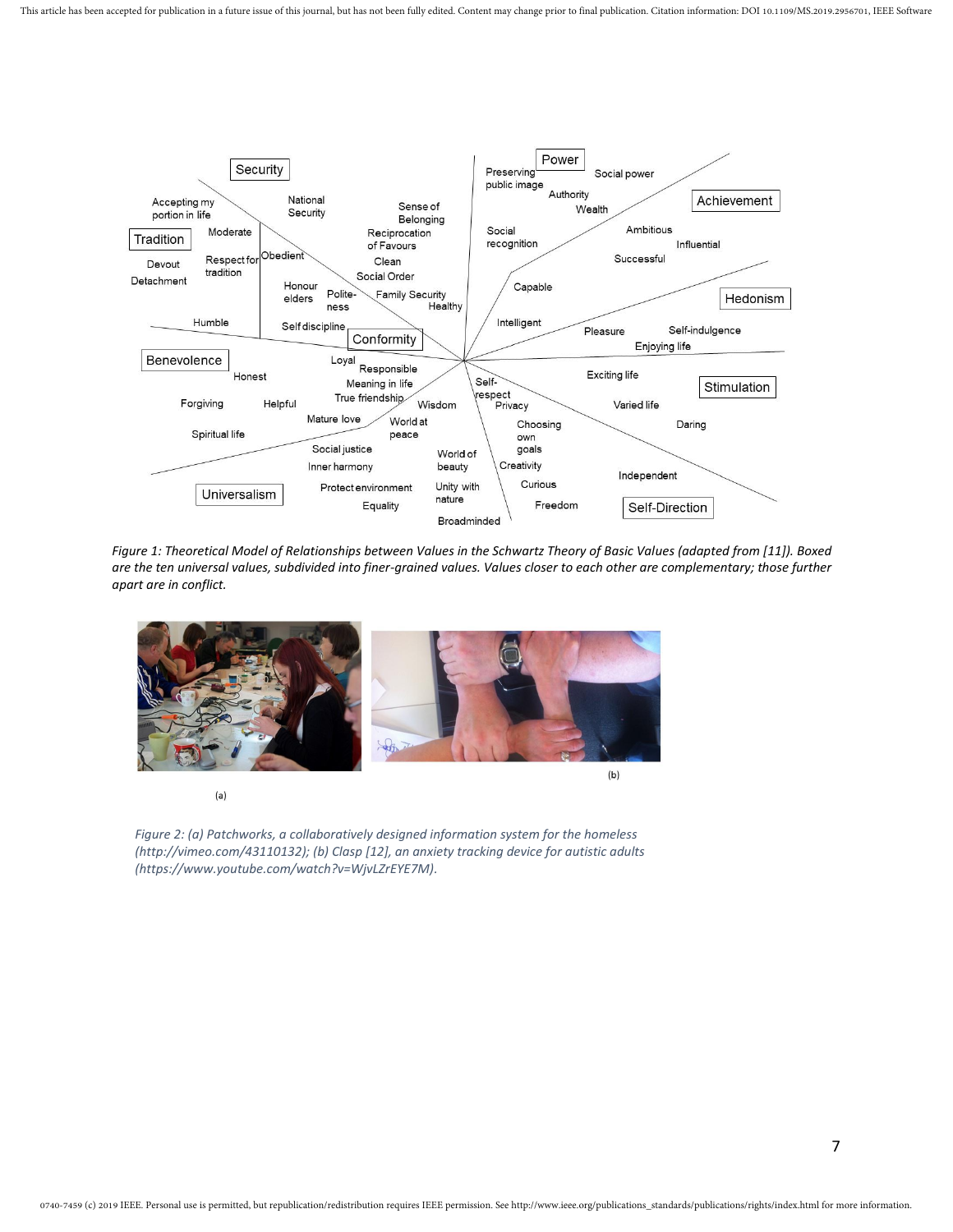#### The Clasp Project (sidebar)

In the Clasp project (Figure 2), we worked with a group of around fifty autistic adults and their carers and family to develop new software that could tackle social anxiety. In particular, autistic people often use a form of self-stimulatory behaviour, known as stimming, to reduce their anxiety. Stimming is a repetitive movement, often involving objects (pulling on bracelets, repeatedly feeling soft materials, etc.). By 'digitizing' a person's stimming object, technology could provide a temporal map of levels of anxiety which could be triangulated with GPS location data, diary entries, and other sensor data to provide insights on what causes anxiety for a person and whether attempted behavioural interventions are helping. Traditional software qualities (privacy, performance, etc.) were important, but equally important were the human values of self-enhancement, openness to change, and conservation of reputation.

Table 1 shows an excerpt of the values portraits developed by the team. These include values expected of the technological solution and values expected of the process. These values were refined into requirements and influenced design decisions. For example, the value of Conservation, as expressed by "it won't embarrass me" related to fears of the autistic adults sharing information about their anxiety on social media. Participants wished to share information, but in a safe way. The decision was taken therefore to avoid well-known social networks in favour of the use of Diaspora, a social network whose stated principles (decentralization of data onto independently run servers, and freedom to use an invented identity) more closely aligned with Clasp's values.

We also documented the values in the statement of requirements – the values can be seen as the 'why' for a requirement. As an example, the project team decided that rather than only having sensing technology that passively collected data about users (e.g., GPS location, interactions with stimming objects), the system needed to also allow active interactions so the users would be in control. Hence, the requirement, "The system shall allow users to view and modify data collected" was augmented with, "Why? To support the value of feeling in control when reacting to stress." We found that these "why" statements were a good way to maintain a focus on values throughout the requirements and design process.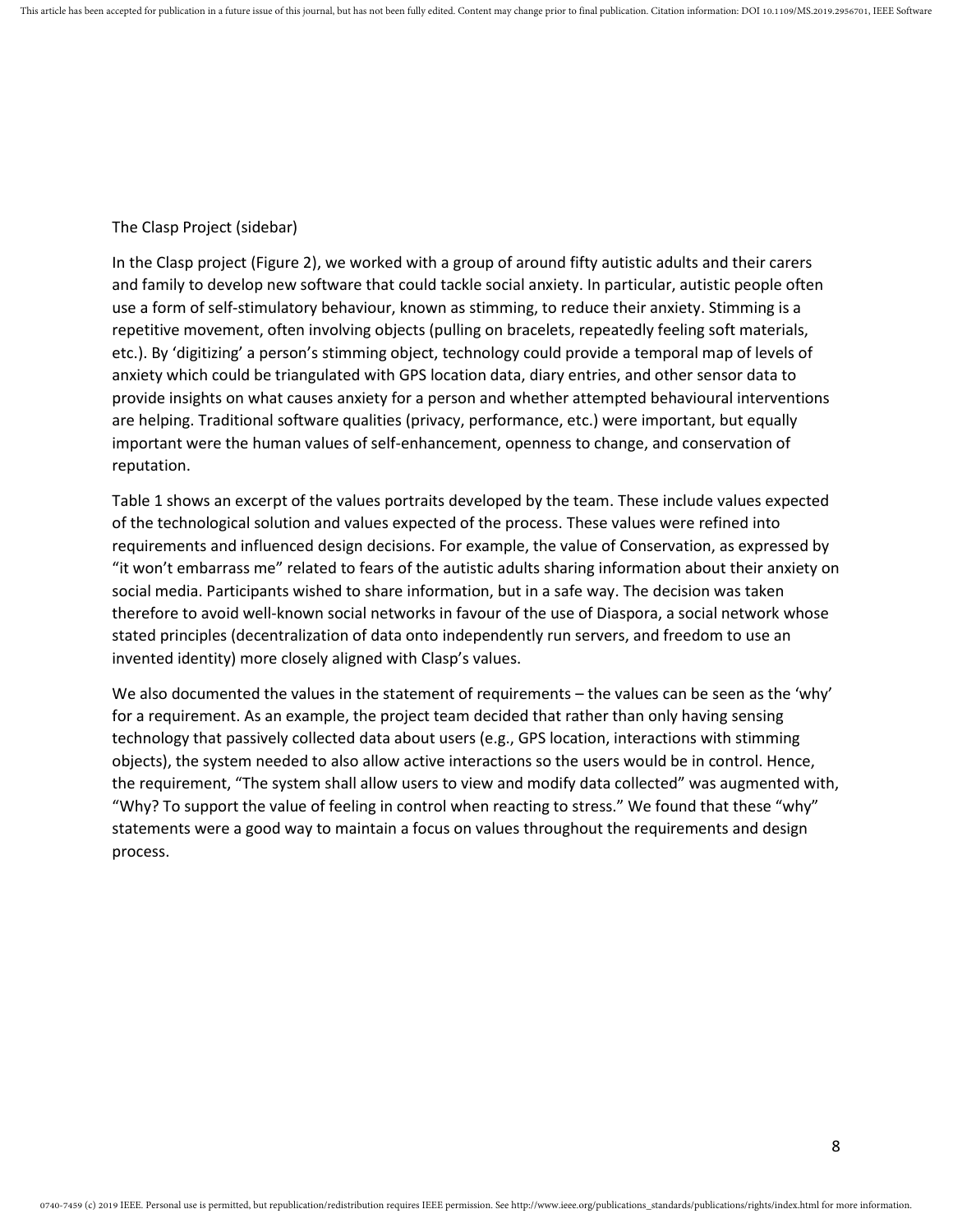#### *Table 1: Values Portrait for Clasp.*

| Self-Enhancement<br>The system gives me/other people opportunities to:<br>Harness my strengths<br>Better understand my behaviour<br>Address some of my difficulties<br>Feel more in control of my reactions to stress | Openness to Change<br>The team will:<br>Be opportunistic with the unpredictable<br>Promote individual self-direction<br>Be 'un-disciplined' with methods<br>View technology as only part of the solution<br>Be open to other views |
|-----------------------------------------------------------------------------------------------------------------------------------------------------------------------------------------------------------------------|------------------------------------------------------------------------------------------------------------------------------------------------------------------------------------------------------------------------------------|
| Conservation<br>The system:<br>Won't embarrass me<br>Won't embarrass people around me<br>Won't cause nuisance to me and other people                                                                                  | Self-Transcendence<br>The project will:<br>Enable team members to work in partnership<br>with all stakeholders as peers<br>Support team-building by sharing tasks<br>Match primary responsibilities to individual skills           |

#### The Patchworks Project (sidebar)

In Patchworks (Figure 2), we worked with a group of homeless people and a local charity. The aim was to better understand the digital communication needs of the homeless, in a context where access to the internet is patchy and/or restricted. Participants quickly agreed that access to information (on health resources, temporary accommodation, etc.) with real-time updates (due to the constantly changing nature of such limited resources) was critical, but that current access (e.g., use of public computers) was not sufficient. The team therefore designed a bespoke RFID-based device that could be used to access personalized, real-time information from a set of 'stations' in public locations available 24 hours.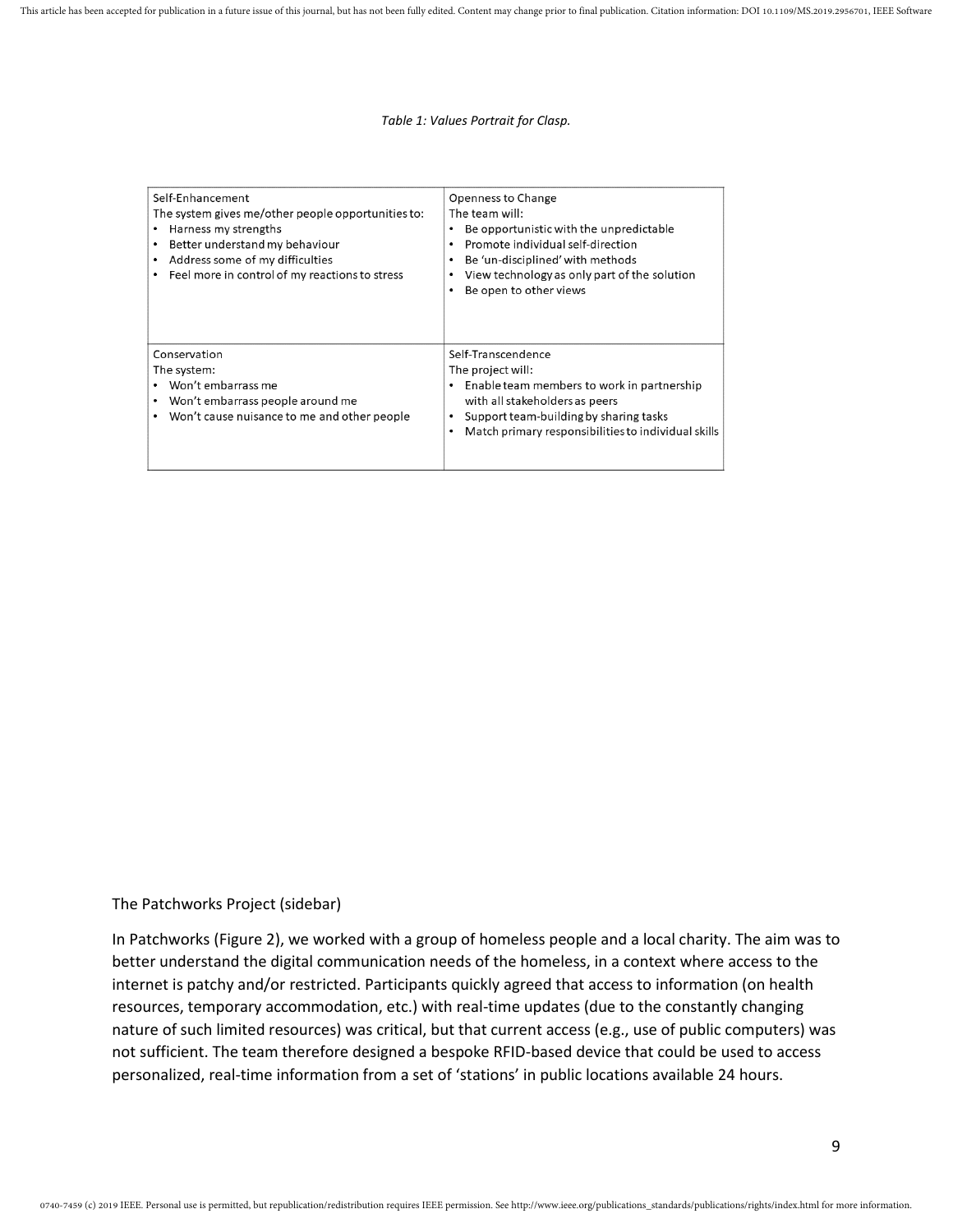While traditional software qualities were important – data privacy, availability, low cost of devices, information accuracy – the Patchworks team was strongly inclined towards human values. Would the device empower the homeless? Would it lead to greater respect between and towards the homeless?

There were also clear tensions between values. The developers on the project had a strong desire for novelty and innovation. However, the charity needed something much more mundane (e.g., a new website). These values of novelty and competitiveness, then, contrasted with the need for trust, respect and empowerment that the homeless participants were hoping for.

The team needed to develop ways of dealing with these values tensions. The team therefore developed ways to provide more 'mundane' benefits at the same time as exploring more innovative solutions. For example, the charity needed a new website: whilst developing a website was out of scope for the project, the team managed to facilitate a connection with a local web developer. This is an example where the team found a mutually beneficial solution satisfying two sets of competing values but in a way that advanced the project overall.

References

[1] Bojan Georgievski & Anas Alqudah (2016). The Effect of the Volkswagen Scandal (A Comparative Case Study), Research Journal of Finance and Accounting, 7(2), 54-57.